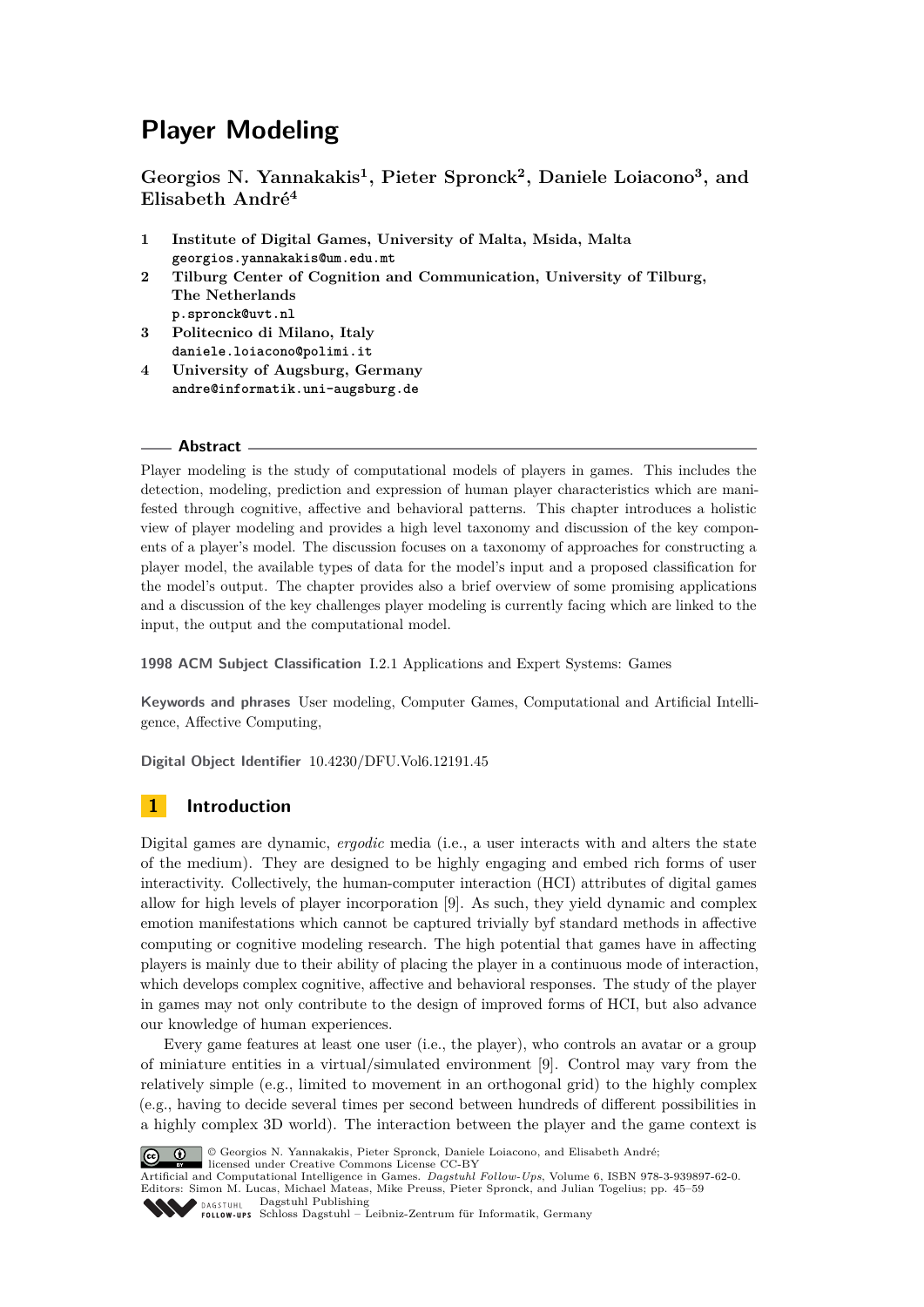of prime importance to modern game development, as it breeds unique stimuli which yield emotional manifestations to the player. Successful games manage to elicit these emotions in a manner that is appreciated by the player, and which form the main reason that the player is willing to engage in the game [\[50\]](#page-13-0).

The primary goal of player modeling and player experience research is to understand how the interaction with a game is experienced by individual players. Thus, while games can be utilized as an arena for eliciting, evaluating, expressing and even synthesizing experience, we argue that one of the main aims of the study of players in games is the understanding of players' cognitive, affective and behavioral patterns. Indeed, by the nature of what constitutes a game, one cannot dissociate games from player experience.

This chapter focuses on experience aspects that can be detected from, modeled from, and expressed in games with human players. We explicitly exclude the modeling of non-player characters (NPCs), as in our view, player modeling involves a *human player* in the modeling process. We also make a distinction between *player modeling* [\[10,](#page-10-1) [26\]](#page-11-0) and *player profiling*. The former refers to modeling complex *dynamic* phenomena during gameplay interaction, whereas the latter refers to the categorization of players based on *static* information that does not alter during gameplay — that includes personality, cultural background, gender and age. We will mainly focus on the first, but will not ignore the second, as the availability of a good player profile may contribute to the construction of reliable player models.

In summary, player modeling — as we define it in this chapter — is the study of computational means for the modeling of player cognitive, behavioral, and affective states which are based on data (or theories) derived from the interaction of a human player with a game [\[78\]](#page-14-1). Player models are built on *dynamic* information obtained during game-player interaction, but they could also rely on *static* player profiling information. Unlike earlier studies focusing on taxonomies of *behavioral* player modeling — e.g., via a number of different dimensions [\[58\]](#page-13-1) or direct/indirect measurements  $[56]$  — we view player modeling in a holistic manner including cognitive, affective, personality and demographic aspects of the player. Moreover, we exclude approaches that are not directly based on human-generated data or not based on empirically-evaluated theories of player experience, human cognition, affect or behavior. The chapter does not intend to provide an inclusive review of player modeling studies under the above definition, but rather a high-level taxonomy that explores the possibilities with respect to the modeling approach, the model's input and the model's output.

The rest of this chapter provides a taxonomy and discussion of the core components of a player model which are depicted in Figure [1.](#page-2-0) That includes the computational model itself and methods to derive it as well as the model's input and output. The chapter illustrates a few promising applications of player modeling and ends with a discussion on open research questions for future research in this field.

# **2 Computational Model**

Player modeling is, primarily, the study and use of artificial and computational intelligence (AI and CI) techniques for the construction of computational models of player behavior, cognition and emotion, as well as other aspects beyond their interaction with a game (such as their personality and cultural background). Player modeling places an AI umbrella to the multidisciplinary intersection of the fields of user (player) modeling, affective computing, experimental psychology and human-computer interaction.

One can detect behavioral, emotional or cognitive aspects of either a human player or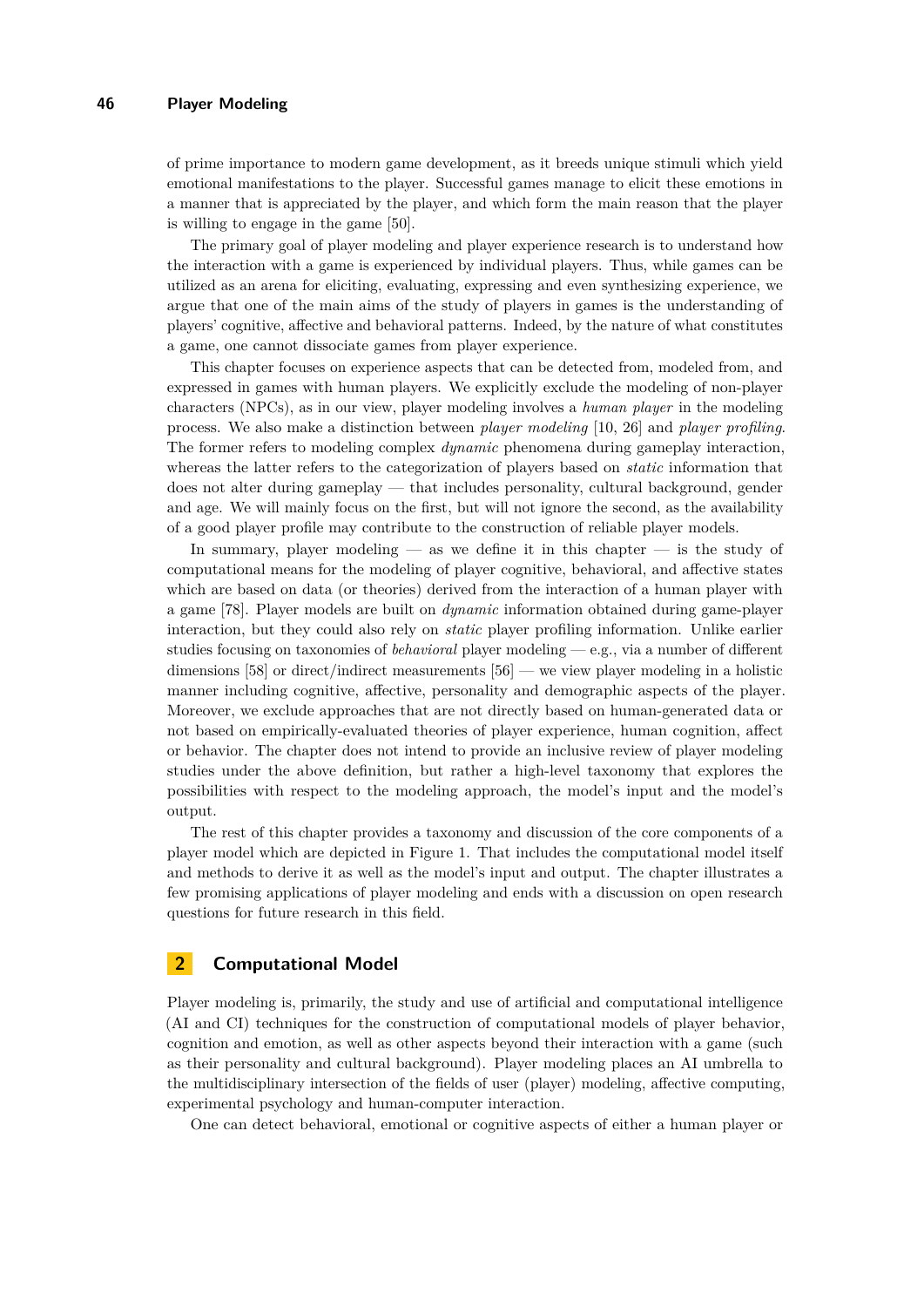<span id="page-2-0"></span>

**Figure 1** Player Modeling: the core components.

a non-player character (NPC). In principle, there is no need to model an NPC, for two reasons: (1) an NPC is coded, therefore a perfect model for it exists in the game's code, and is known by the game's developers; and (2) one can hardly say that an NPC possesses actual emotions or cognition. However, NPC modeling can be a useful testbed for player modeling techniques, by comparing the model discovered with the actual coded one. More interestingly, it can be an integral component of adaptive AI that changes its behavior in response to the dynamics of the opponents [\[6\]](#page-10-2). Nevertheless, while the challenges faced in modeling NPCs are substantial, the issues raised from the modeling of human players define a far more complex and important problem for the understanding of player experience.

By clustering the available approaches for player modeling, we are faced with either *model-based* or *model-free* approaches [\[80\]](#page-14-2) as well as potential hybrids between them. The remaining of this section presents the key elements of both model-based and model-free approaches.

# <span id="page-2-1"></span>**2.1 Model-based (Top-down) Approaches**

According to a *model-based* or top-down [\[80\]](#page-14-2) approach a player model is built on a theoretical framework. As such, researchers follow the modus operandi of the humanities and social sciences, which hypothesize models to explain phenomena, usually followed by an empirical phase in which they experimentally determine to what extent the hypothesized models fit observations.

Top-down approaches to player modeling may refer to emotional models derived from emotion theories (e.g., cognitive appraisal theory  $[21]$ ). Three examples are: (1) the emotional dimensions of arousal and valence [\[19\]](#page-11-2), (2) Frome's comprehensive model of emotional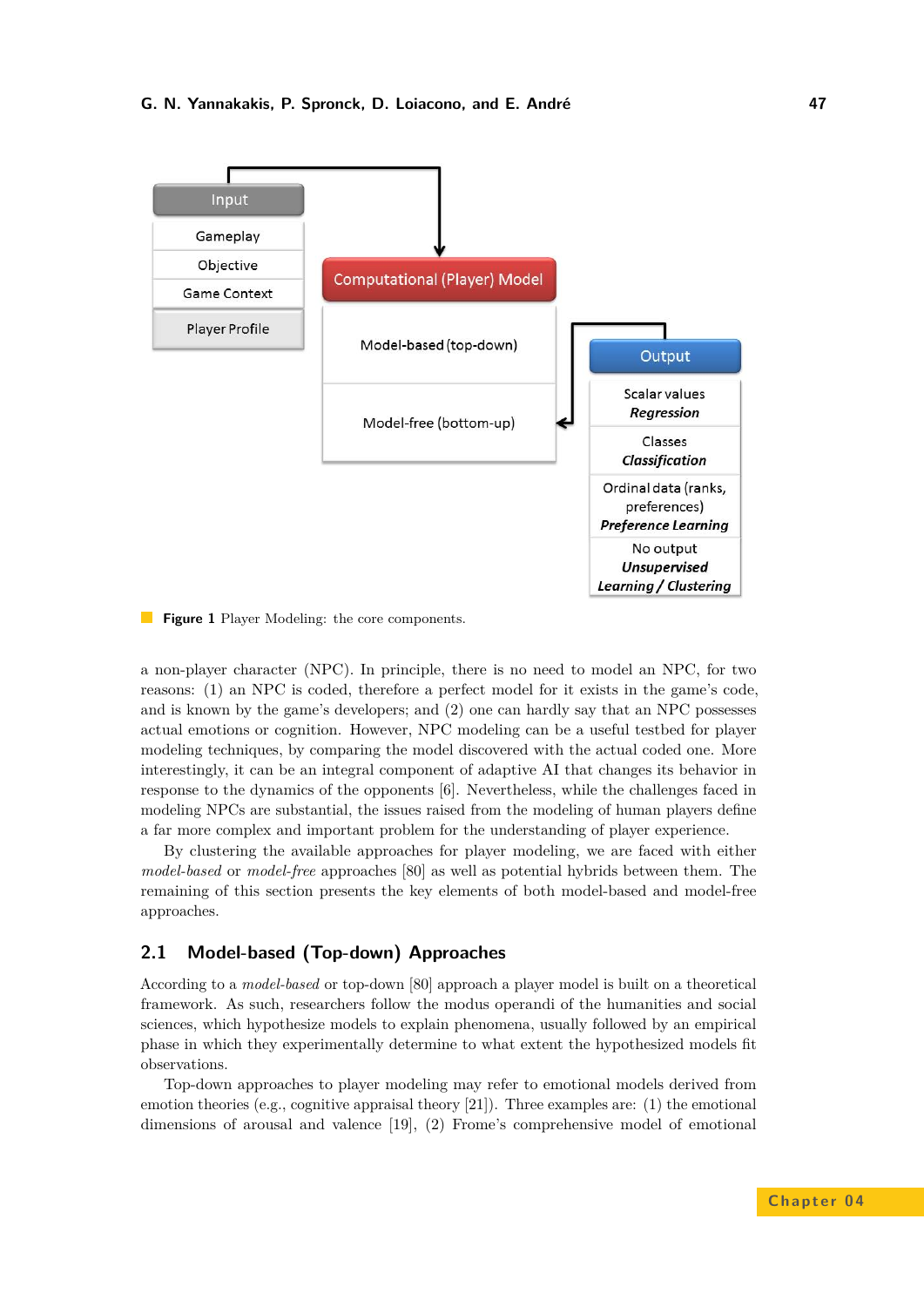### **48 Player Modeling**

response to a single-player game [\[22\]](#page-11-3), and (3) Russell's circumplex model of affect [\[51\]](#page-13-3), in which emotional manifestations are mapped directly to specific emotional states (e.g., an increased heart rate of a player may correspond to high arousal and therefore to excitement). Model-based approaches can also be inspired by a general theoretical framework of behavioral analysis and/or cognitive modeling such as usability theory [\[30\]](#page-11-4), the belief-desire-intention (BDI) model, the cognitive theory by Ortony, Clore, & Collins [\[47\]](#page-12-0), Skinner's model [\[57\]](#page-13-4), or Scherer's theory [\[53\]](#page-13-5). Moreover, theories about user affect exist that are driven by game design, such as Malone's design components for 'fun' games [\[40\]](#page-12-1) and Koster's theory of 'fun' [\[35\]](#page-12-2), as well as game-specific interpretations of Csikszentmihalyi's concept of Flow [\[14\]](#page-11-5). Finally, several top-down difficulty and challenge measures [\[2,](#page-10-3) [28,](#page-11-6) [45,](#page-12-3) [59,](#page-13-6) [60,](#page-13-7) [70,](#page-14-3) [75\]](#page-14-4) have been proposed for different game genres as components of a player model. In all of these studies, difficulty adjustment is performed based on a player model that implies a direct link between challenge and 'fun'.

Note, however, that even though the literature is rich in theories on emotion, caution is warranted with the application of such theories to games (and game players), as most of them have not been derived from or tested on ergodic media such as games. Calleja [\[9\]](#page-10-0), for instance, reflects on the inappropriateness of the concepts of 'flow', 'fun' and 'magic circle' (among others) for games.

### **2.2 Model-free (Bottom-up) Approaches**

Model-free approaches refer to the construction of an unknown mapping (model) between (player) input and a player state representation. As such, model-free approaches follow the modus operandi of the exact sciences, in which observations are collected and analyzed to generate models without a strong initial assumption on what the model looks like or even what it captures. Player data and annotated player states are collected and used to derive the model. Classification, regression and preference learning techniques adopted from machine learning or statistical approaches are commonly used for the construction of a computational model. Data clustering is applied in cases where player states are not available.

In model-free approaches we meet attempts to model and predict player actions and intentions [\[64,](#page-13-8) [65,](#page-13-9) [76\]](#page-14-5) as well as *game data mining* efforts to identify different behavioral playing patterns within a game [\[15,](#page-11-7) [43,](#page-12-4) [61,](#page-13-10) [62,](#page-13-11) [72\]](#page-14-6). Model-free approaches are common for facial expression and head pose recognition since subjects are asked to annotate facial (or head pose) images of users with particular affective states (see [\[55\]](#page-13-12) among others) in a crowd-sourcing fashion. The approach is also common in studies of psychophysiology in games (see [\[68,](#page-14-7) [79\]](#page-14-8) among others).

# **2.3 Hybrid Approaches**

The space between a completely model-based and a completely model-free approach can be viewed as a continuum along which any player modeling approach might be placed. While a completely model-based approach relies solely on a theoretical framework that maps a player's responses to game stimuli, a completely model-free approach assumes there is an unknown function between modalities of user input and player states that a machine learner (or a statistical model) may discover, but does not assume anything about the structure of this function. Relative to these extremes, the vast majority of the existing works on player modeling may be viewed as hybrids between the two ends of the spectrum, containing elements of both approaches.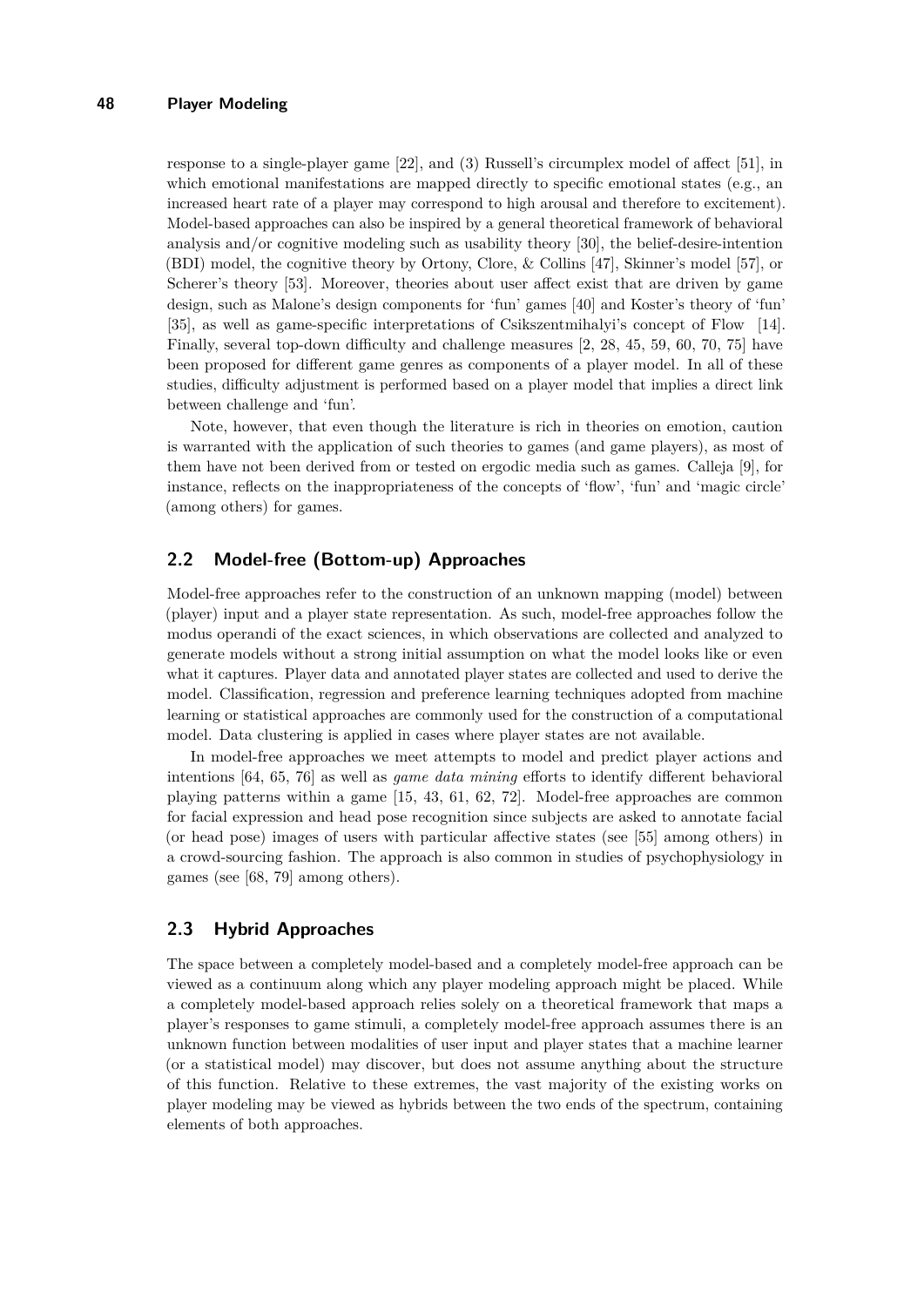# **3 Input**

The model's input can be of three main types: (1) anything that a human player is doing in a game environment gathered from *gameplay* data (i.e., behavioral data); (2) *objective* data collected as bodily responses to game stimuli such as physiology and body movements; and (3) the *game context* which comprises of any player-agent interactions but also any type of game content viewed, played, and/or created. The three input types are detailed in the remainder of this section. We also discuss static information on the player (such as personality and gender) that could feed a player model.

### **3.1 Gameplay Input**

The main assumption behind the use of behavioral (gameplay-based) player input is that player actions and real-time preferences are linked to player experience as games may affect the player's cognitive processing patterns and cognitive focus. In the same vein, cognitive processes may influence player experience. One may infer the player's present experience by analyzing patterns of his interaction with the game, and by associating his emotions with context variables [\[12,](#page-11-8) [24\]](#page-11-9). Any element derived from the interaction between the player and the game forms the basis for gameplay-based player modeling. This includes detailed attributes of the player's behavior (i.e., game metrics) derived from responses to system elements (i.e., NPCs, game levels, or embodied conversational agents). Game metrics are statistical spatio-temporal features of game interaction [\[17\]](#page-11-10). Such data is usually mapped to levels of cognitive states such as attention, challenge and engagement [\[12\]](#page-11-8). In addition, both general measures (such as performance and time spent on a task) and game-specific measures (such as the weapons selected in a shooter game  $-$  e.g., in [\[25\]](#page-11-11)) are relevant.

A major problem with interpreting such behavioral player input is that the actual player experience is only indirectly observed by measuring game metrics. For instance, a player who has little interaction with a game might be thoughtful and captivated, or just bored and busy doing something else. Gameplay metrics can only be used to approach the likelihood of the presence of certain player experiences. Such statistics may hold for player populations, but may provide little information for individual players. Therefore, when one attempts to use pure gameplay metrics to make estimates on player experiences and make the game respond in an appropriate manner to these perceived experiences, it is advisable to keep track of the feedback of the player to the game responses, and adapt when the feedback indicates that the player experience was gauged incorrectly.

# **3.2 Objective Input**

Games can elicit player emotional responses which, in turn, may affect changes in the player's physiology, reflect on the player's facial expression, posture and speech, and alter the player's attention and focus level. Monitoring such bodily alterations may assist in recognizing and synthesizing the player's model. As such, the objective approach to player modeling incorporates access to multiple modalities of player input.

Within objective player modeling, a number of real-time recordings of the player may be investigated. Several studies have explored the interplay between physiology and gameplay by investigating the impact of different gameplay stimuli to dissimilar physiological signals. Such signals are usually obtained through electrocardiography (ECG) [\[79\]](#page-14-8), photoplethysmography [\[68,](#page-14-7) [79\]](#page-14-8), galvanic skin response (GSR) [\[41,](#page-12-5) [49\]](#page-12-6), respiration [\[68\]](#page-14-7), electroencephalography (EEG) [\[44\]](#page-12-7), electromyography (EMG) and pupillometry [\[7\]](#page-10-4). In addition to physiology one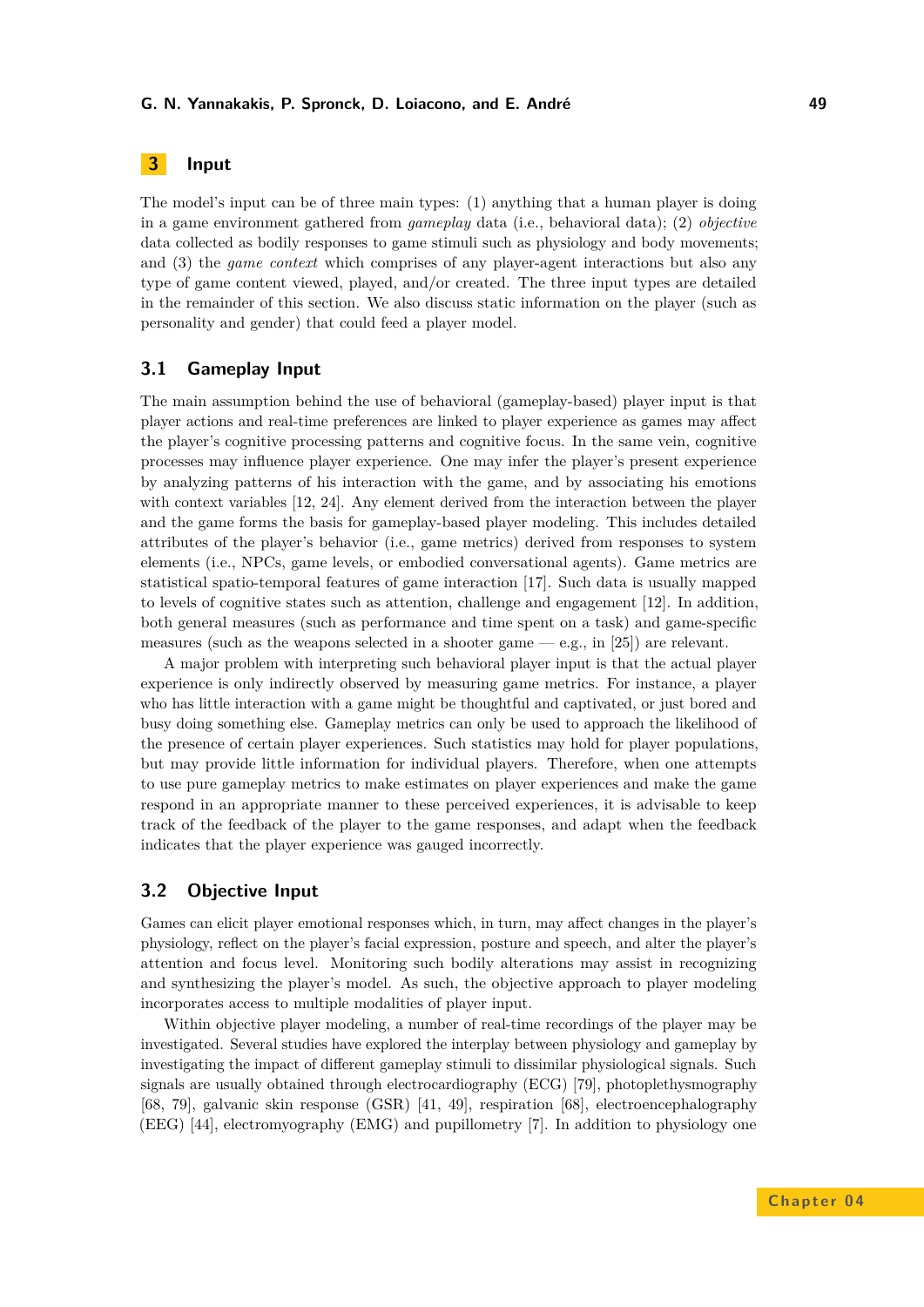may track the player's bodily expressions (motion tracking) at different levels of detail and infer the real-time affective responses from the gameplay stimuli. The core assumption of such input modalities is that particular bodily expressions are linked to basic emotions and cognitive processes. Motion tracking may include body posture [\[52\]](#page-13-13) and head pose [\[55\]](#page-13-12), as well as gaze [\[4\]](#page-10-5) and facial expression [\[48\]](#page-12-8).

While such objective multimodal measurements are usually more meaningful than the gameplay inputs discussed in the previous subsection, a major problem with most of them is that they are viewed by the player as invasive, thus affecting the player's experience with the game. This affect should be taken into account when interpreting measurements.

### **3.3 Game Context Input**

In addition to both gameplay and objective input, the game's context is a necessary input for player modeling. Game context refers to the real-time parameterized state of the game. Player states are always linked to game context; a player model that does not take context into account runs a high risk of inferring erroneous states for the player. For example, an increase in galvanic skin response (GSR) can be linked to a set of dissimilar high-arousal affective states such as frustration and excitement; thus, the cause of the GSR increase (e.g., a player's death or level completion) needs to be fused within the GSR signal and embedded in the model.

# **3.4 Player Profile Information**

Differences between players lead to different playing styles and preferences. Player profile information includes all the information about the player which is static and it is not directly (nor necessarily) linked to gameplay. This may include information on player personality (such as expressed by the Five Factor Model of personality [\[13\]](#page-11-12)), culture dependent variables, and general demographics such as gender and age. Such information may be used as static model input and could lead to the construction of more accurate player models.

A typical way of employing player profile information is the stereotype approach [\[34\]](#page-12-9). The approach attempts to (automatically) assign a player to a previously defined subgroup of the population, for which key characteristics have been defined. Each subgroup is represented by a stereotype. After identifying to which subgroup the player belongs, the game can choose responses appropriate for the corresponding stereotype. This approach has been used by Yannakakis & Hallam [\[73\]](#page-14-9) and by Thue [\[63\]](#page-13-14). They define stereotypes in terms of a player's gaming profile, rather than the gamer's characteristics outside the realm of gaming.

Van Lankveld et al [\[69,](#page-14-10) [71\]](#page-14-11) look beyond pure gaming behavior, attempting to express a player's personality profile in terms of the Five Factor Model. While they achieve some success in modeling players in terms of the five factors, they notice that gameplay behavior not necessarily corresponds to "real life" behavior, e.g., an introverted person may very well exhibit in-game behavior that would typically be assigned to an extroverted person. Therefore, we can recognize two caveats which should be taken into account when aiming to use a real-life personality profile of a player to construct a model of the player inside a game: (1) the player's behavior inside the game not necessarily corresponds to his real-life behavior and vice versa; and (2) a player's real-life profile not necessarily indicates what he appreciates in a game.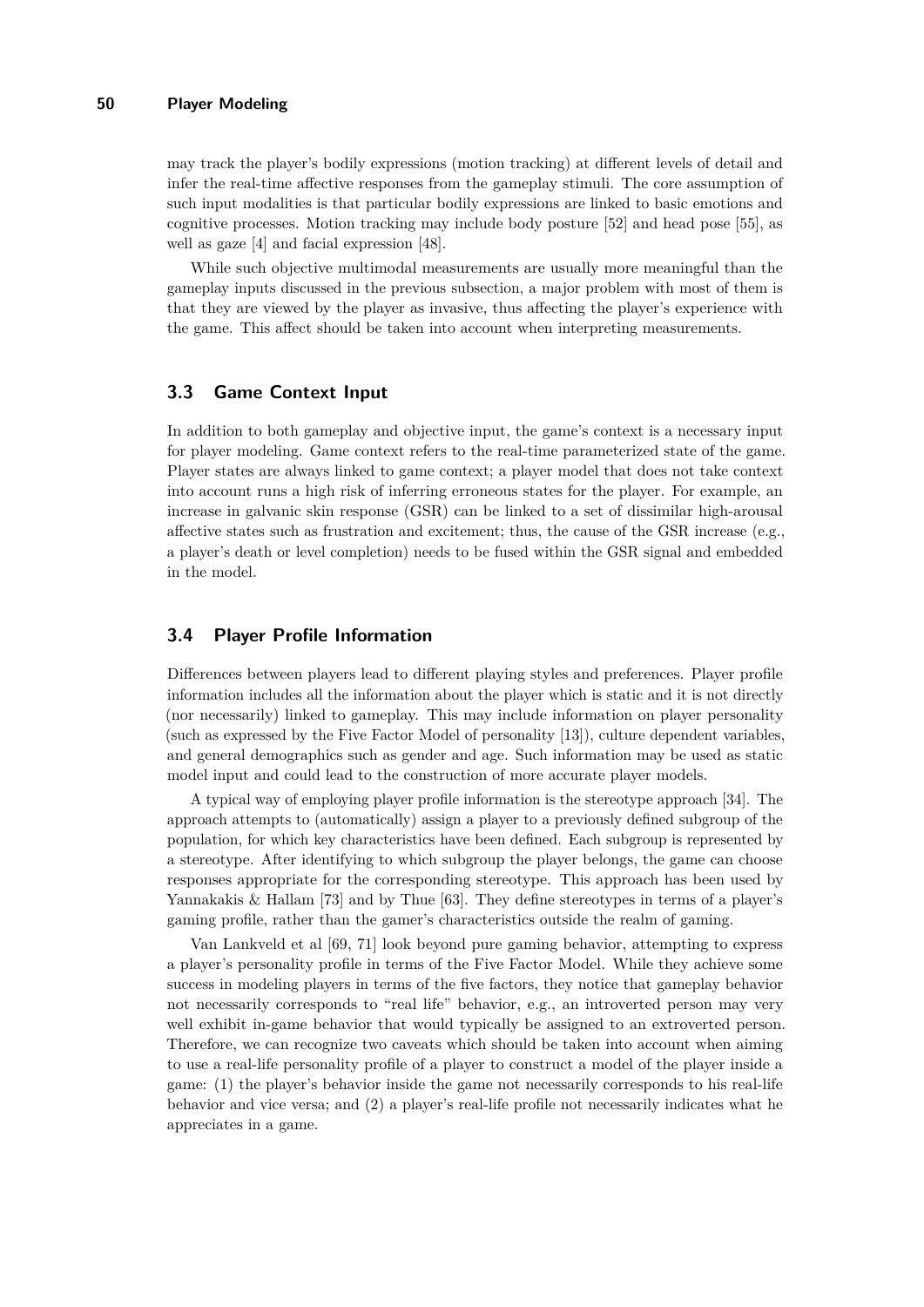# **4 Output**

The model's output is usually a set of particular *player states*. Such states can be represented as a class, a scalar (or a vector of numbers) that maps to a player state — such as the emotional dimensions of arousal and valence or a behavioral pattern — or a relative strength (preference). The output of the model is provided through an annotation process which can either be driven by self-reports or by reports expressed indirectly by experts or external observers [\[80\]](#page-14-2). However, there are instances where reports on player states are not available; output then must be generated by unsupervised learning (see [\[15,](#page-11-7) [17\]](#page-11-10) among others).

The most direct way to annotate a player state is to ask the players themselves about their playing experience and build a model based on these annotations. Subjective player state annotations can be based on either a player's free-response during play or on forced data retrieved through questionnaires. Free-response naturally contains richer information about the player's state, but it is often unstructured, even chaotic, and thus hard to analyze appropriately. Forcing players to self-report their experiences using directed questions, on the other hand, constrains them to specific questionnaire items which could vary from simple tick boxes to multiple choice items. Both the questions and the answers provided may vary from single words to sentences. Questionnaires can either involve elements of the player experience (e.g., the Game Experience Questionnaire [\[29\]](#page-11-13)), or demographic data and/or personality traits (e.g., a validated psychological profiling questionnaire such as the NEO-PI-R [\[13\]](#page-11-12)).

Alternatively, experts or external observers may annotate the player's experiences in a similar fashion. Third-person annotation entails the identification of particular player states (given in various types of representation as we will see below) by player experiences and game design experts (or crowd-sourced via non-experts). The annotation is usually based on the triangulation of multiple modalities of player and game input, such as the player's head pose, in-game behavior and game context [\[55\]](#page-13-12). Broadly-accepted emotional maps such as the Facial Action Coding System [\[18\]](#page-11-14) provide common guidelines for third-person emotion annotation.

Three types of annotations (either forced self-reports or third-person reports) can be distinguished. The first is the *rating*-based format [\[41\]](#page-12-5), which labels player experience states with a scalar value or a vector of values (found, for instance, in the Game Experience Questionnaire [\[29\]](#page-11-13)). The second is the *class*-based format, which asks subjects to pick a user state from a particular representation which could vary from a simple boolean question (*was that game level frustrating or not? is this a sad facial expression?*) to a user state selection from, for instance, the Geneva Emotion Wheel [\[54\]](#page-13-15). The third is the *preference*-based format, which asks subjects to compare an experience in two or more variants/sessions of the game [\[77\]](#page-14-12) (*was that level more engaging that this level? which facial expression looks happier?*). A recent comparative study has exposed the limitations of rating approaches over ranking questionnaire schemes (e.g., pairwise preference) which include increased order of play and inconsistency effects [\[74\]](#page-14-13).

Beyond annotated player states or player profiles (such as personality traits), player models may be constructed to predict attributes of gameplay (e.g., in [\[39,](#page-12-10) [65\]](#page-13-9) among others) or objective manifestations of the experience [\[3\]](#page-10-6).

# **5 Applications**

In this section we identify and briefly illustrate a few promising, and certainly non inclusive, applications of player modeling to game design and development, that range from adapting the challenge during the game to personalizing the purchasing model in free-to-play games.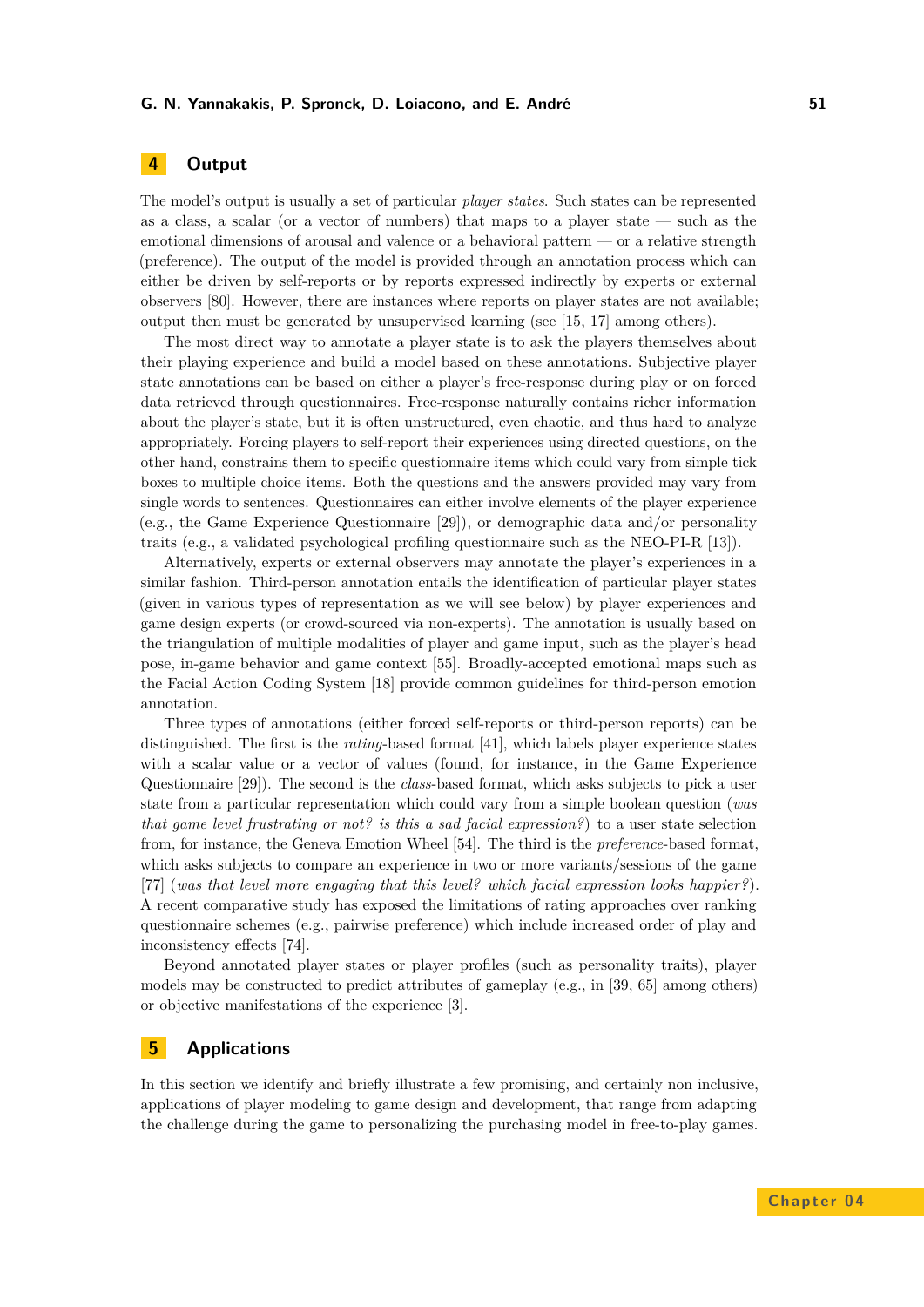### **5.1 Adaptive Player Experience and Game Balancing**

As already mentioned in section [2.1](#page-2-1) there exist several theoretical frameworks investigating the relationship between experience and game interaction that have been either built with primarily games in mind (e.g. the player immersion model of Calleja [\[9\]](#page-10-0); the theory of 'fun' of Koster [\[35\]](#page-12-2)) or derived from other fields (e.g. psychology) and domains and tailored to games (e.g. the theory of flow [\[14\]](#page-11-5) adopted for games [\[11\]](#page-10-7)). Essentially what unifies all these theories is that ultimate player experience is achieved when elements of the game (mechanics, storyline, challenges) are in some sort of right balance with the general skills of the player. A common, but rather simplistic, approach to balance between game challenges and different player skills in order to match a broader range of players consists of providing a small, predefined set of difficulty levels which the player can pick from. A more sophisticated approach consists of adapting the game's challenge in response to the actions of the players and to the state of the game environment; relevant examples of this approach are the *AI director* [\[8\]](#page-10-8) of *Left 4 Dead* (Valve, 2008) and the *race script* [\[23\]](#page-11-15) framework used in *Pure* (Black Rock Studio, 2008).

Most of the game balancing approaches currently used rely on simple in-game statistics to estimate the state of the players and make strong assumptions on what kind of experience the players are looking for in the game (e.g., the basic assumption behind the AI director in *Left 4 Dead* is that players enjoy dramatic and unpredictable changes of pace). While, in general, such assumptions hold for a large number of players (as the designers usually have a good idea of their players), they are not universally applicable and may actually exclude large groups of potential players that would be willing to play a game if it would offer an experience more to their liking. Reliable player modeling techniques have the potential to adapt the challenge level of a game (and other gameplay elements) in a manner that suits each individual player [\[75,](#page-14-4) [1\]](#page-10-9).

# **5.2 Personalized Game Content Generation**

Procedural content generation (PCG) aims to deliver a large amount of game content algorithmically with limited memory resources. Nowadays PCG is mainly used to cut the development cost and, at the same time, to face the increasing expectations of players in terms of game content. Recently, the problem of automating the generation of high-quality game content has attracted considerable interest in the research community (see [\[78\]](#page-14-1) and the corresponding chapter in this volume). In particular, research showed that search algorithms can be combined successfully with procedural content generation to discover novel and enjoyable game content [\[38,](#page-12-11) [66,](#page-13-16) [67\]](#page-14-14). Accordingly, the automation of content creation offers an opportunity towards realizing player model-driven procedural content generation in games [\[80\]](#page-14-2). The coupling of player modeling with PCG approaches may lead to the automatic generation of personalized game content.

Player models may also inform the generation of computational narrative (viewed here as a type of game content [\[80\]](#page-14-2)). Predictive models of playing behavior, cognition and affect can drive the generation of individualised scenarios in a game. Examples of the coupling between player modeling and interactive narrative include the affect-driven narrative systems met in *Façade* [\[42\]](#page-12-12) and *FearNot!* [\[5\]](#page-10-10), the emotion-driven narrative building system in *Storybricks* (Namaste Entertainment, 2012), and the affect-centred game narratives such as the one of *Final Fantasy VII* (Square Product, 1997).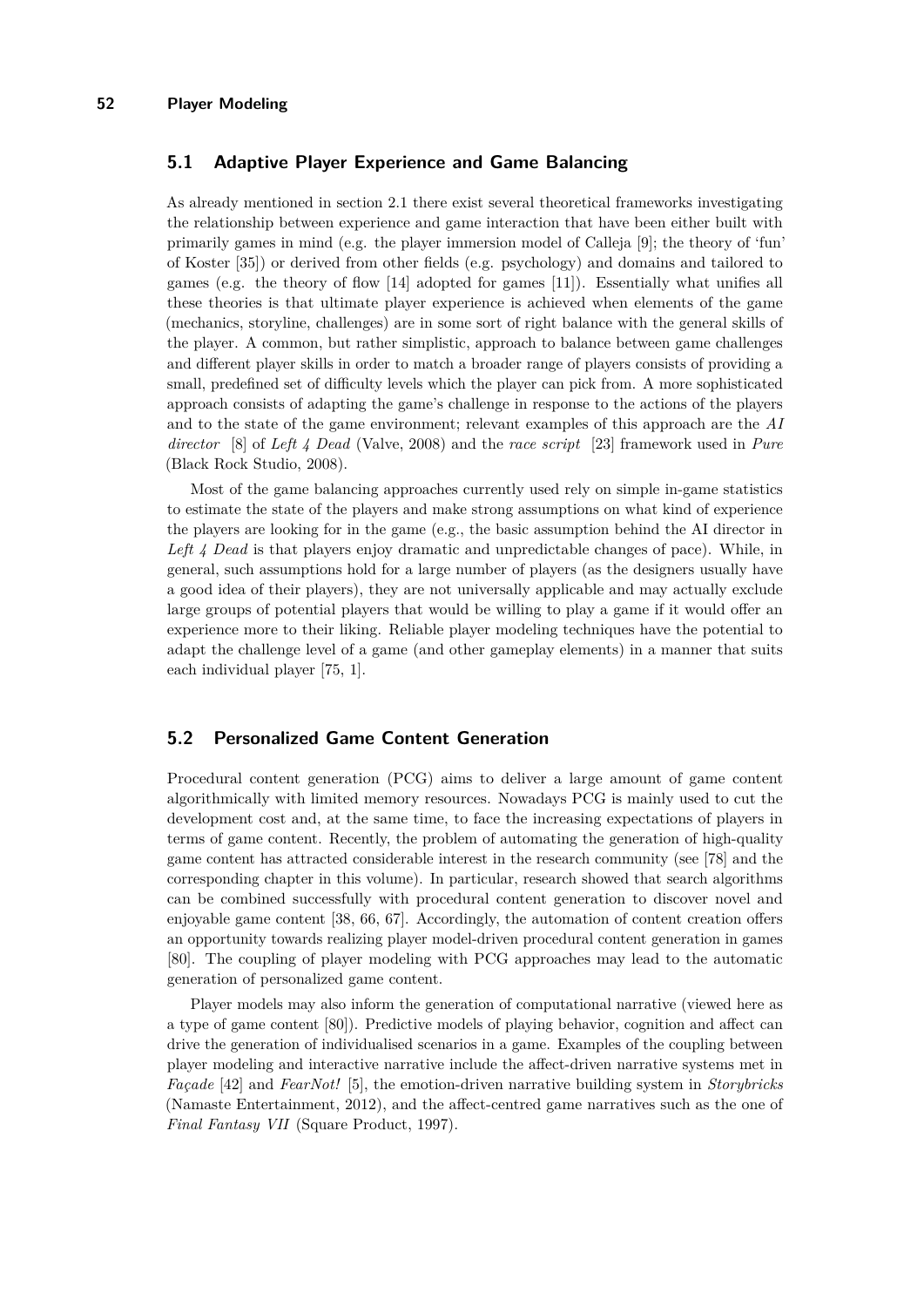### **5.2.1 Towards Believable Agents**

Human player models can inform and update believable agent architectures. Behavioral, affective and cognitive aspects of human gameplay can improve the human-likeness and believability of any agent controller — whether that is ad-hoc designed or built on data derived from gameplay. While the link between player modelling and believable agent design is obvious and direct the research efforts towards this integration within games is still sparse. However, the few efforts made on the imitation of human game playing for the construction of believable architectures have resulted in successful outcomes. Human behavior imitation in platform [\[46\]](#page-12-13) and racing games [\[31\]](#page-11-16) have provided human-like and believable agents while similar approaches for developing *Unreal Tournament* bots (e.g. in [\[33\]](#page-12-14)) recently managed to pass the Turing test in the 2k BotPrize competition.

### **5.3 Playtesting Analysis and Game Authoring**

While aiming at creating a particular game *experience*, designers can only define and alter the game *mechanics* [\[11,](#page-10-7) [27\]](#page-11-17) (i.e., game rules) that, in turn, will affect the playing experience. From the mechanics arise the *game dynamics*, i.e., *how* the game is actually played. The dynamics lead to *game aesthetics*, i.e., what the player experiences during the game.

Even when a game is tested specifically to determine whether it provides the desired player experience, it is usually difficult to identify accurately which are the specific elements of the mechanics that work as intended. Player modeling, which yields a relationship between player state, game context, and in-game behavior, may support the analysis of playtesting sessions and the identification of what appeals to a particular player, and what does not (see [\[15,](#page-11-7) [43,](#page-12-4) [72\]](#page-14-6) among many).

Player modeling provides a multifaceted improvement to game development as it does not only advance the study of human play and the enhancement of human experience. Quantitative testing via game metrics — varying from behavioral data mining to in-depth low scale studies — is improved as it complements existing practices [\[78\]](#page-14-1).

Finally, user models can enhance authoring tools that, in turn, can assist the design process. The research field that bridges user modeling and AI-assisted design is in its infancy and only a few example studies can be identified. Indicatively, designer models have been employed to personalise mixed-initiative design processes [\[37,](#page-12-15) [36\]](#page-12-16). Such models drive the procedural generation of designer-tailored content.

### **5.4 Monetization of Free-to-Play Games**

Recent years have seen an increasing number of successful free-to-play (F2P) games on diverse platforms, including Facebook, mobile devices and PC. In F2P games, playing the game itself is free. Revenues come from selling additional contents or services to the players with in-game *microtransactions* [\[20\]](#page-11-18). In order to be profitable, these games require developers to constantly monitor the purchasing behavior of their players [\[20\]](#page-11-18). Player modeling may improve the understanding of the players behavior [\[16\]](#page-11-19) and help with the identification of players who are willing to pay. In addition, the information provided by player modeling might be used to customize the market content and mechanisms, eventually leading to increased profits.

# **6 The Road Ahead: Challenges and Questions**

In this section we list a number of critical current and future challenges for player modeling as well as promising research directions, some of which have been touched upon in the previous sections.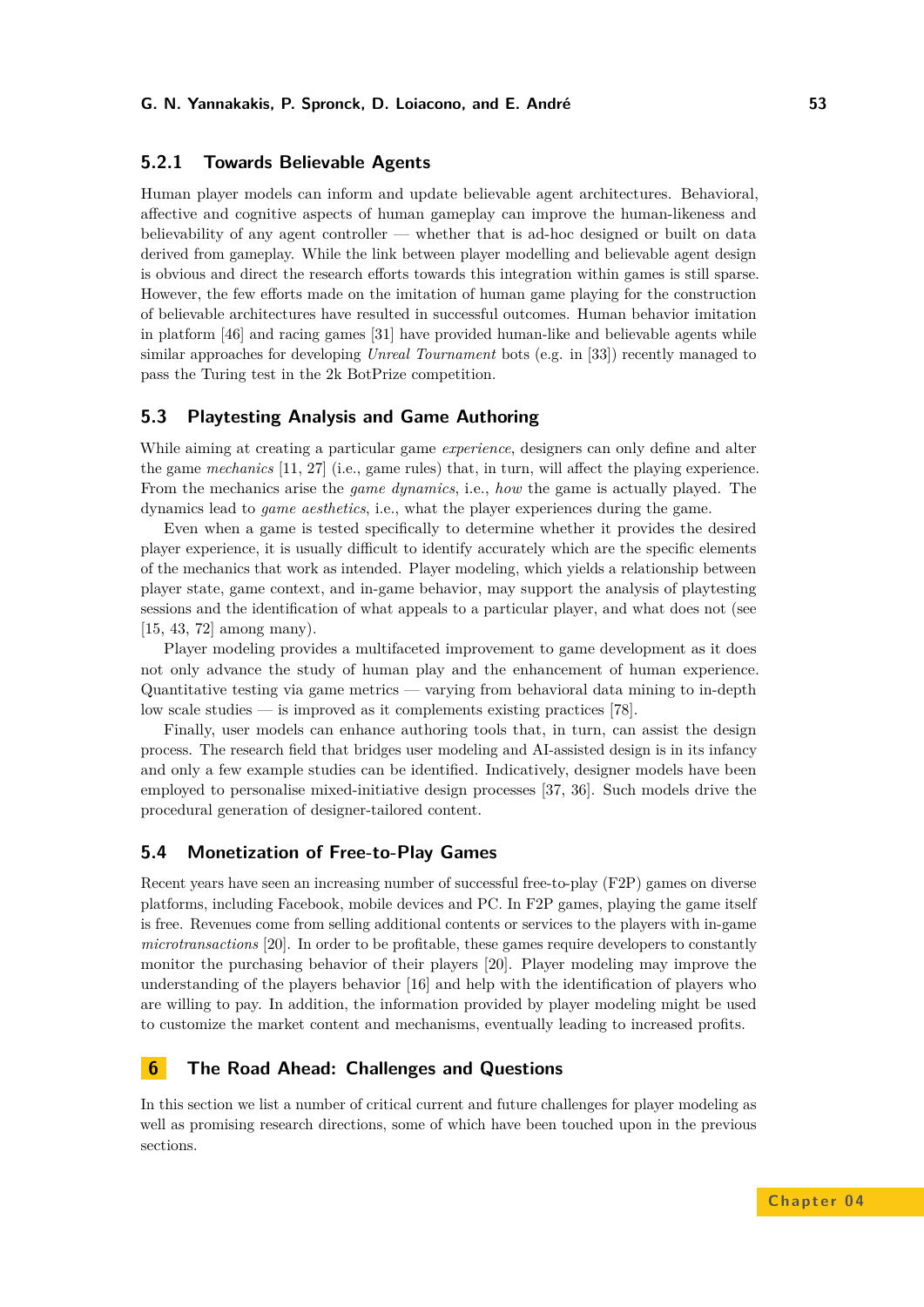### **54 Player Modeling**

- Regardless of the line of research in player modeling chosen, the biggest obstacle right now is lack of proper and rich data publicly available to the researchers. What is required is a rich multimodal corpus of gameplay and player data as well as player descriptions. Such a corpus must include detailed gameplay data for several games for a large number of players, including actions, events, locations, timestamps as well as biometrical data, that are trivial to obtain in large volumes (e.g., camera images and eye-tracking). Demographic data for the players must be available, as well as player information in the form of several questionnaires and structured interview data. Not all this data needs to be available for every subject in the database; several large datasets of gameplay data already exist, and it would be beneficial to include those in the database too.
- The use of procedural content generation techniques for the design of better games has reached a peak of interest in commercial and independent game development [\[78\]](#page-14-1), which is showcased by successful (almost entirely procedurally generated) games such as *Minecraft* (Mojang, 2011) and *Love* (Eskil Steenberg, 2010). Future games, in general, are expected to contain less manual and more user-generated or procedurally-generated content, as the cost of content creation and the content creation bottleneck are key challenges for commercial game production. As the number of games that are (partially or fully) automatically generated grows, the challenge of modeling players in never-ending open worlds of infinite replayability value increases substantially.
- $\blacksquare$  Nowadays, several modalities or player input are still implausible within commercial game development. For instance, existing hardware for physiological measurements requires the placement of body parts (e.g., head or fingertips) to the sensors, making physiological signals such as EEG, respiration and skin conductance rather impractical and highly intrusive for most games. Modalities such as facial expression and speech could be technically plausible in future games: even though the majority of the vision-based affectdetection systems currently available cannot operate in real-time [\[81\]](#page-14-15), the technology in this field is rapidly evolving [\[32\]](#page-12-17).

On a positive note, recent advances in sensor technology have resulted in low-cost unobtrusive biofeedback devices appropriate for gaming applications. In addition, top game developers have started to experiment with multiple modalities of player input (e.g., physiological and behavioral patterns) for the personalization of experience of popular triple-A games such as *Left 4 Dead* (Valve, 2008) [\[1\]](#page-10-9). Finally, recent technology advances in gaming peripherals such as the PrimeSense camera showcase a promising future for multimodal natural interaction in games.

- Comparing model-based and model-free approaches to player modeling, we note that  $\equiv$ model-based inherently contains argumentation and understanding for the choices of the model, which model-free lacks. However, practice shows that model-based approaches often fail to encompass relevant features because of a lack of insight of the model builders. The model-free approach has the advantage of automatically detecting relevant features; however, it is also prone to detecting meaningless relationships between user attributes, game context and user experience. In computer games an extensive set of features of player behavior can be extracted and measured. At the same time there is, usually, lack of insight in what these features actually mean, at least at present. Therefore, in the current state of research, model-free approaches seem most suitable. Domain-specific knowledge, feature extraction and feature selection are necessary to achieve meaningful models of players .
- As mentioned before, player characteristics within a game environment may very well differ from the characteristics of the player when dealing with reality. Thus, validated personality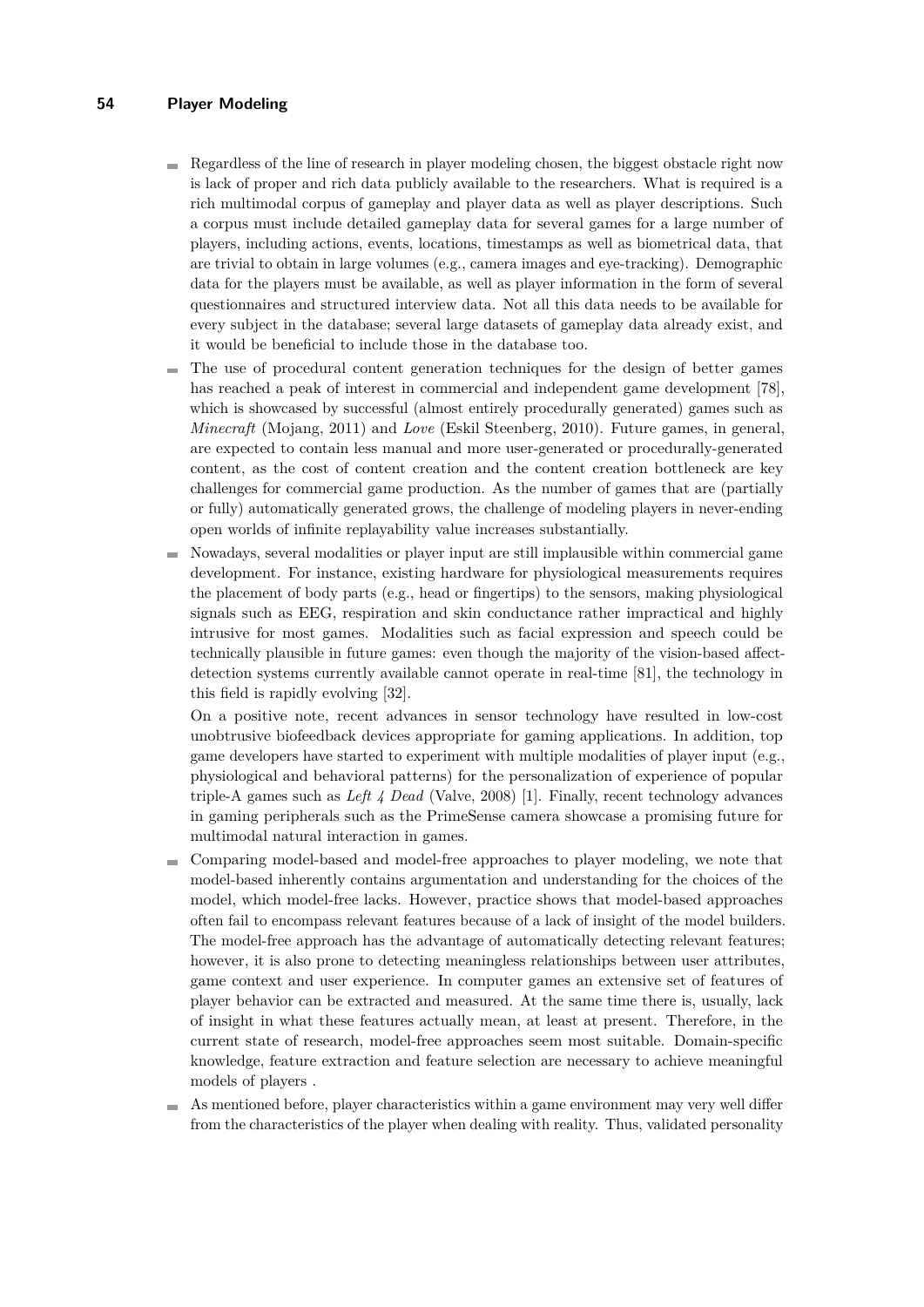models such as psychology's Five Factor Model might not fit well to game behavior. An interesting direction in player modeling research is to determine a fundamental personality model for game behavior; such a model will have some correspondence with the Five Factor Model, but will also encompass different characteristics. Moreover, the behavioral clues that can be found in game behavior may be considerably different from those that can be found in reality.

Experience has shown that diligent application of data mining techniques may provide insight into group behaviors. However, it remains difficult to make predictions about individuals. As such, player models can usually only give broad and fuzzy indications on how a game should adapt to cater to a specific player. One possible solution is to define several possible player models and classify an individual player as one of them (the stereotyping approach). Then, when gameplay is going on, the model can be changed in small steps to fit the player better. I.e., the player model is not determined as a static representation of the player, used to determine how the game should be adapted; rather it is a dynamic representation of a group of players, that changes to highlight the general characteristics of a specific player, and drives the game adaptation dynamically. In our view, this step-wise approach to game adaption by means of player modeling has the potential to lead to quick, good results in creating games that offer a personalized form of engagement to the player.

#### **References**

- <span id="page-10-9"></span>**1** M. Ambinder. Biofeedback in gameplay: How valve measures physiology to enhance gaming experience. In *Game Developers Conference*, 2011.
- <span id="page-10-3"></span>**2** Gustavo Andrade, Geber Ramalho, Hugo Santana, and Vincent Corruble. Extending reinforcement learning to provide dynamic game balancing. In *Proceedings of the Workshop on Reasoning, Representation, and Learning in Computer Games, 19th International Joint Conference on Artificial Intelligence (IJCAI)*, pages 7–12, August 2005.
- <span id="page-10-6"></span>**3** S. Asteriadis, K. Karpouzis, N. Shaker, and G.N. Yannakakis. Does your profile say it all? using demographics to predict expressive head movement during gameplay. In *Proceedings of the 20th conference on User Modeling, Adaptation, and Personalization (UMAP 2012), Workshop on TV and multimedia personalization*, 2012.
- <span id="page-10-5"></span>**4** Stylianos Asteriadis, Kostas Karpouzis, and Stefanos D. Kollias. A neuro-fuzzy approach to user attention recognition. In *Proceedings of ICANN*, pages 927–936. Springer, 2008.
- <span id="page-10-10"></span>**5** Ruth Aylett, Sandy Louchart, Joao Dias, Ana Paiva, and Marco Vala. Fearnot!–an experiment in emergent narrative. In *Intelligent Virtual Agents*, pages 305–316. Springer, 2005.
- <span id="page-10-2"></span>**6** Sander Bakkes, Pieter Spronck, and Jaap van den Herik. Opponent modeling for case-based adaptive game ai. *Entertainment Computing*, 1(1):27–37, 2009.
- <span id="page-10-4"></span>**7** A. Barreto, J. Zhai, and M. Adjouadi. Non-intrusive physiological monitoring for automated stress detection in human-computer interaction. In *Proceedings of Human Computer Interaction*, pages 29–39. Springer, 2007.
- <span id="page-10-8"></span>**8** Michael Booth. The ai systems of left 4 dead. In *Keynote, Fifth Artificial Intelligence and Interactive Digital Entertainment Conference (AIIDE09)*, 2009.
- <span id="page-10-0"></span>**9** G. Calleja. *In-Game: From Immersion to Incorporation*. The MIT Press, 2011.
- <span id="page-10-1"></span>**10** D. Charles and M. Black. Dynamic player modelling: A framework for player-centric digital games. In *Proceedings of the International Conference on Computer Games: Artificial Intelligence, Design and Education*, pages 29–35, 2004.
- <span id="page-10-7"></span>**11** Jenova Chen. Flow in games (and everything else). *Communications of the ACM*, 50(4):31– 34, April 2007.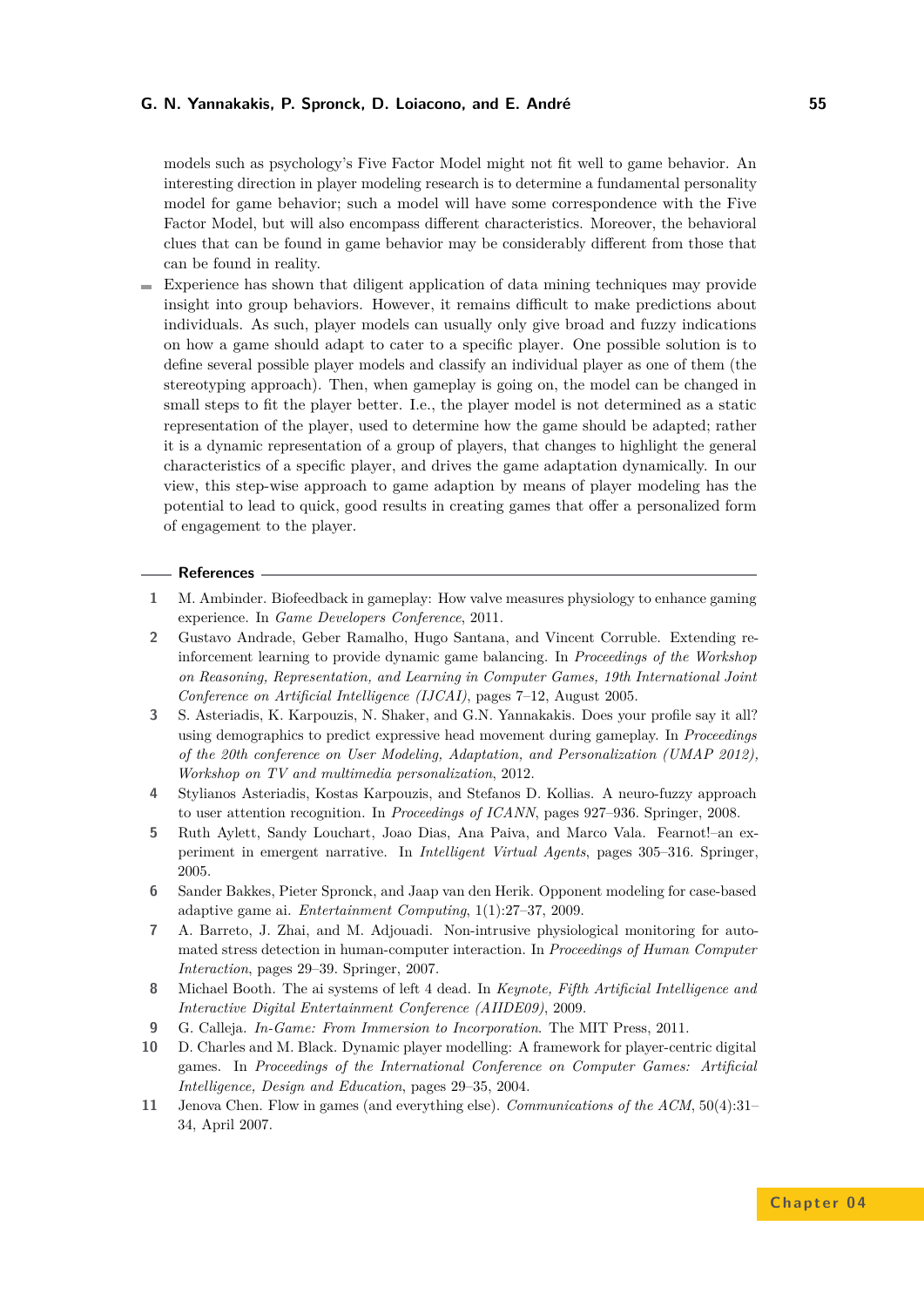- <span id="page-11-8"></span>**12** C. Conati. Probabilistic Assessment of User's Emotions in Educational Games. *Journal of Applied Artificial Intelligence, special issue on "Merging Cognition and Affect in HCI"*, 16:555–575, 2002.
- <span id="page-11-12"></span>**13** Paul T. Costa and Robert R. McCrae. Domains and facets: hierarchical personality assessment using the revised NEO personality inventory. *Journal of Personality Assessment*, 64(1):21–50, 1995.
- <span id="page-11-5"></span>**14** Mihaly Csikszentmihalyi. *Flow: the Psychology of Optimal Experience*. Harper Collins, 1990.
- <span id="page-11-7"></span>**15** A. Drachen, A. Canossa, and G. N. Yannakakis. Player Modeling using Self-Organization in Tomb Raider: Underworld. In *Proceedings of the IEEE Symposium on Computational Intelligence and Games*, pages 1–8, Milan, Italy, September 2009. IEEE.
- <span id="page-11-19"></span>**16** A. Drachen, R. Sifa, C. Bauckhage, and C. Thurau. Guns, swords and data: Clustering of player behavior in computer games in the wild. In *Computational Intelligence and Games (CIG), 2012 IEEE Conference on*, pages 163–170, 2012.
- <span id="page-11-10"></span>**17** Anders Drachen, Christian Thurau, Julian Togelius, Georgios N. Yannakakis, and Christian Bauckhage. Game data mining. In Magy Seif El-Nasr, Anders Drachen, and Alessandro Canossa, editors, *Game Analytics, Maximizing the Value of Player Data*, pages 205–253. Springer-Verlag, 2013.
- <span id="page-11-14"></span>**18** P. Ekman and W.V. Friesen. Facial action coding system: A technique for the measurement of facial movement. palo alto. *CA: Consulting Psychologists Press. Ellsworth, PC, & Smith, CA (1988). From appraisal to emotion: Differences among unpleasant feelings. Motivation and Emotion*, 12:271–302, 1978.
- <span id="page-11-2"></span>**19** L. Feldman. Valence focus and arousal focus: Individual differences in the structure of affective experience. *Journal of Personality and Social Psychology*, 69:53–166, 1995.
- <span id="page-11-18"></span>**20** Tim Fields and Brandon Cotton. *Social Game design: monetization methods and mechanics*. Morgan Kaufmann, 2011.
- <span id="page-11-1"></span>**21** N. Frijda. *The Emotions*. Cambridge University Press, Engelwood cliffs, NJ, 1986.
- <span id="page-11-3"></span>**22** J. Frome. Eight ways videogames generate emotion. In *Proceedings of DiGRA 2007*, 2007.
- <span id="page-11-15"></span>**23** Iain Gilfeather. Advanced racing game ai in pure. *GDC Europe*, 2009.
- <span id="page-11-9"></span>**24** J. Gratch and S. Marsella. Evaluating a computational model of emotion. *Autonomous Agents and Multi-Agent Systems*, 11(1):23–43, 2005.
- <span id="page-11-11"></span>**25** Erin Hastings, Ratan Guha, and Kenneth O. Stanley. Evolving content in the galactic arms race video game. In *Proceedings of the IEEE Symposium on Computational Intelligence and Games*, pages 241–248, 2009.
- <span id="page-11-0"></span>**26** Ryan Houlette. Player modeling for adaptive games. In Steve Rabin, editor, *AI Game Programming Wisdom 2*, pages 557–566. Charles River Media, Inc, 2004.
- <span id="page-11-17"></span>**27** Robin Hunicke, Marc LeBlanc, and Robert Zubek. Mda: A formal approach to game design and game research. In *Proceedings of the AAAI Workshop on Challenges in Game AI*, pages 04–04, 2004.
- <span id="page-11-6"></span>**28** Hiroyuki Iida, N. Takeshita, and J. Yoshimura. A metric for entertainment of boardgames: its implication for evolution of chess variants. In R. Nakatsu and J. Hoshino, editors, *IWEC2002 Proceedings*, pages 65–72. Kluwer, 2003.
- <span id="page-11-13"></span>**29** W. IJsselsteijn, K. Poels, and YAW de Kort. The game experience questionnaire: Development of a self-report measure to assess player experiences of digital games. *TU Eindhoven, Eindhoven, The Netherlands*, 2008.
- <span id="page-11-4"></span>**30** K. Isbister and N. Schaffer. *Game Usability: Advancing the Player Experience*. Morgan Kaufman, 2008.
- <span id="page-11-16"></span>**31** German Gutierrez Jorge Munoz and Araceli Sanchis. Towards imitation of human driving style in car racing games. In Philip Hingston, editor, *Believable Bots: Can Computers Play Like People?* Springer, 2012.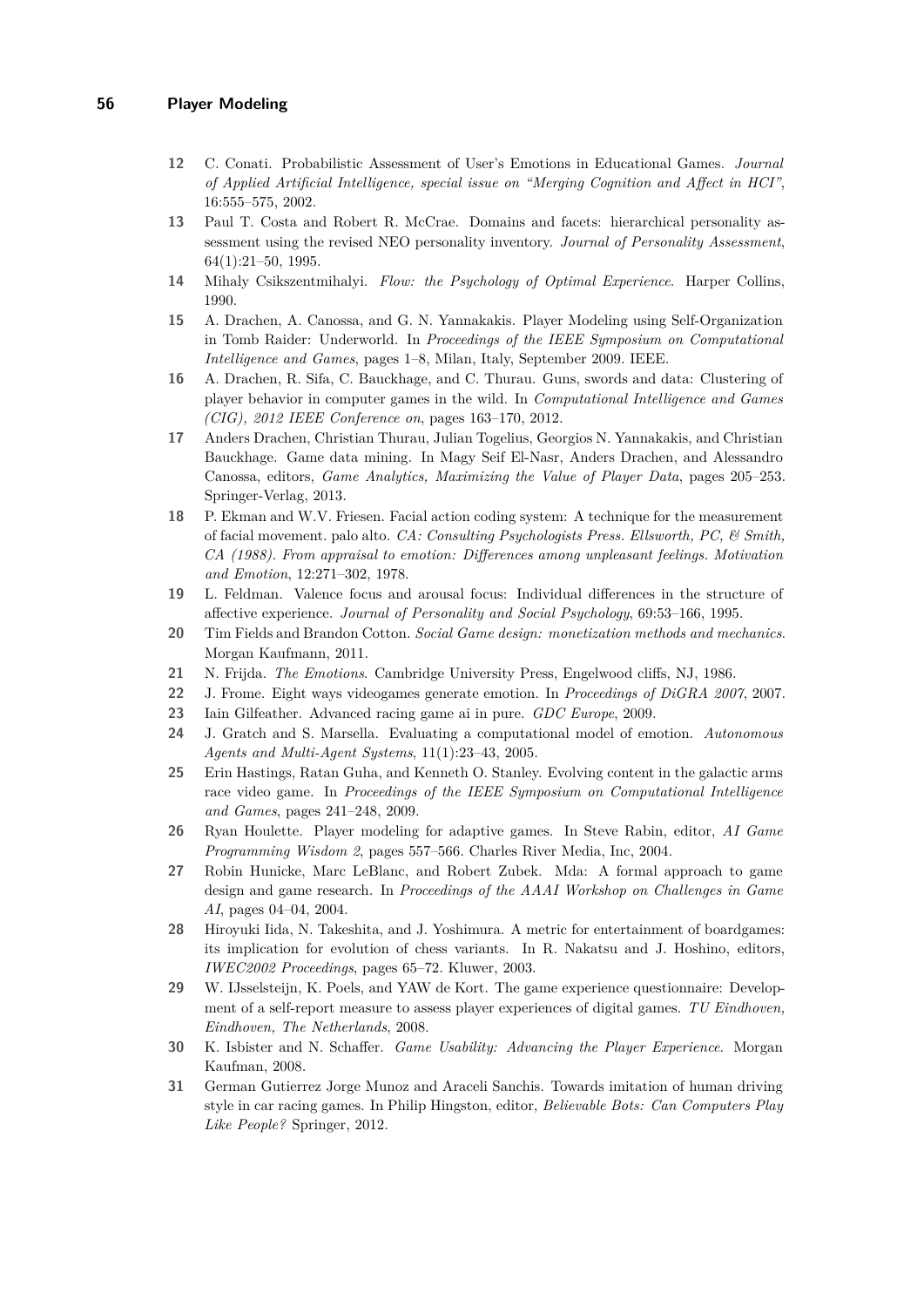- <span id="page-12-17"></span>**32** David Kadish, Nikolai Kummer, Aleksandra Dulic, and Homayoun Najjaran. The empathy machine. In Marc Herrlich, Rainer Malaka, and Maic Masuch, editors, *Entertainment Computing - ICEC 2012*, volume 7522 of *Lecture Notes in Computer Science*, pages 461– 464. Springer Berlin Heidelberg, 2012.
- <span id="page-12-14"></span>**33** Igor V Karpov, Jacob Schrum, and Risto Miikkulainen. Believable bot navigation via playback of human traces. In Philip Hingston, editor, *Believable Bots: Can Computers Play Like People?* Springer, 2012.
- <span id="page-12-9"></span>**34** A. Kobsa. User modeling: Recent work, prospects and hazards. *Human Factors in Information Technology*, 10:111–125, 1993.
- <span id="page-12-2"></span>**35** Raph Koster. *A theory of fun for game design*. Paraglyph press, 2005.
- <span id="page-12-16"></span>**36** Antonios Liapis, Georgios Yannakakis, and Julian Togelius. Sentient sketchbook: Computer-aided game level authoring. In *Proceedings of ACM Conference on Foundations of Digital Games*, 2013. In Print.
- <span id="page-12-15"></span>**37** Antonios Liapis, Georgios N. Yannakakis, and Julian Togelius. Adapting models of visual aesthetics for personalized content creation. *IEEE Transactions on Computational Intelligence and AI in Games*, 4(3):213–228, 2012.
- <span id="page-12-11"></span>**38** Daniele Loiacono, Luigi Cardamone, and Pier Luca Lanzi. Automatic track generation for high-end racing games using evolutionary computation. *Computational Intelligence and AI in Games, IEEE Transactions on*, 3(3):245–259, 2011.
- <span id="page-12-10"></span>**39** T. Mahlmann, A. Drachen, J. Togelius, A. Canossa, and G.N. Yannakakis. Predicting player behavior in tomb raider: Underworld. In *Computational Intelligence and Games (CIG), 2010 IEEE Symposium on*, pages 178–185. IEEE, 2010.
- <span id="page-12-1"></span>**40** Thomas W. Malone. What makes things fun to learn? heuristics for designing instructional computer games. In *Proceedings of the 3rd ACM SIGSMALL symposium and the first SIGPC symposium on Small systems*, pages 162–169, 1980.
- <span id="page-12-5"></span>**41** R. L. Mandryk, K. M. Inkpen, and T. W. Calvert. Using Psychophysiological Techniques to Measure User Experience with Entertainment Technologies. *Behaviour and Information Technology (Special Issue on User Experience)*, 25(2):141–158, 2006.
- <span id="page-12-12"></span>**42** Michael Mateas and Andrew Stern. Façade: An experiment in building a fully-realized interactive drama. In *Game Developers Conference, Game Design track*, volume 2, page 82, 2003.
- <span id="page-12-4"></span>**43** Olana Missura and Thomas Gärtner. Player modeling for intelligent difficulty adjustment. In Johannes Fürnkranz Arno Knobbe, editor, *Proceedings of the ECML–09 Workshop From Local Patterns to Global Models (LeGo–09)*, Bled, Slovenia, September 2009.
- <span id="page-12-7"></span>**44** Anton Nijholt. BCI for Games: A State of the Art Survey. In *Proceedings of Entertainment Computing - ICEC 2008*, pages 225–228, 2009.
- <span id="page-12-3"></span>**45** Jacob Kaae Olesen, Georgios N. Yannakakis, and John Hallam. Real-time challenge balance in an RTS game using rtNEAT. In *Proceedings of the IEEE Symposium on Computational Intelligence and Games*, pages 87–94, Perth, Australia, December 2008. IEEE.
- <span id="page-12-13"></span>**46** Juan Ortega, Noor Shaker, Julian Togelius, and Georgios N Yannakakis. Imitating human playing styles in super mario bros. *Entertainment Computing*, 2012.
- <span id="page-12-0"></span>**47** A. Ortony, G. L. Clore, and A. Collins. *The Cognitive Structure of Emotions*. Cambridge University Press, 1988.
- <span id="page-12-8"></span>**48** Maja Pantic and George Caridakis. Image and video processing for affective applications. In Paolo Petta, Catherine Pelachaud, and Roddy Cowie, editors, *Emotion-Oriented Systems: The Humaine Handbook*, pages 101–117. Springer-Verlag Berlin Heidelberg, 2011.
- <span id="page-12-6"></span>**49** P. Rani, N. Sarkar, and C. Liu. Maintaining optimal challenge in computer games through real-time physiological feedback. In *Proceedings of the 11th International Conference on Human Computer Interaction*, 2005.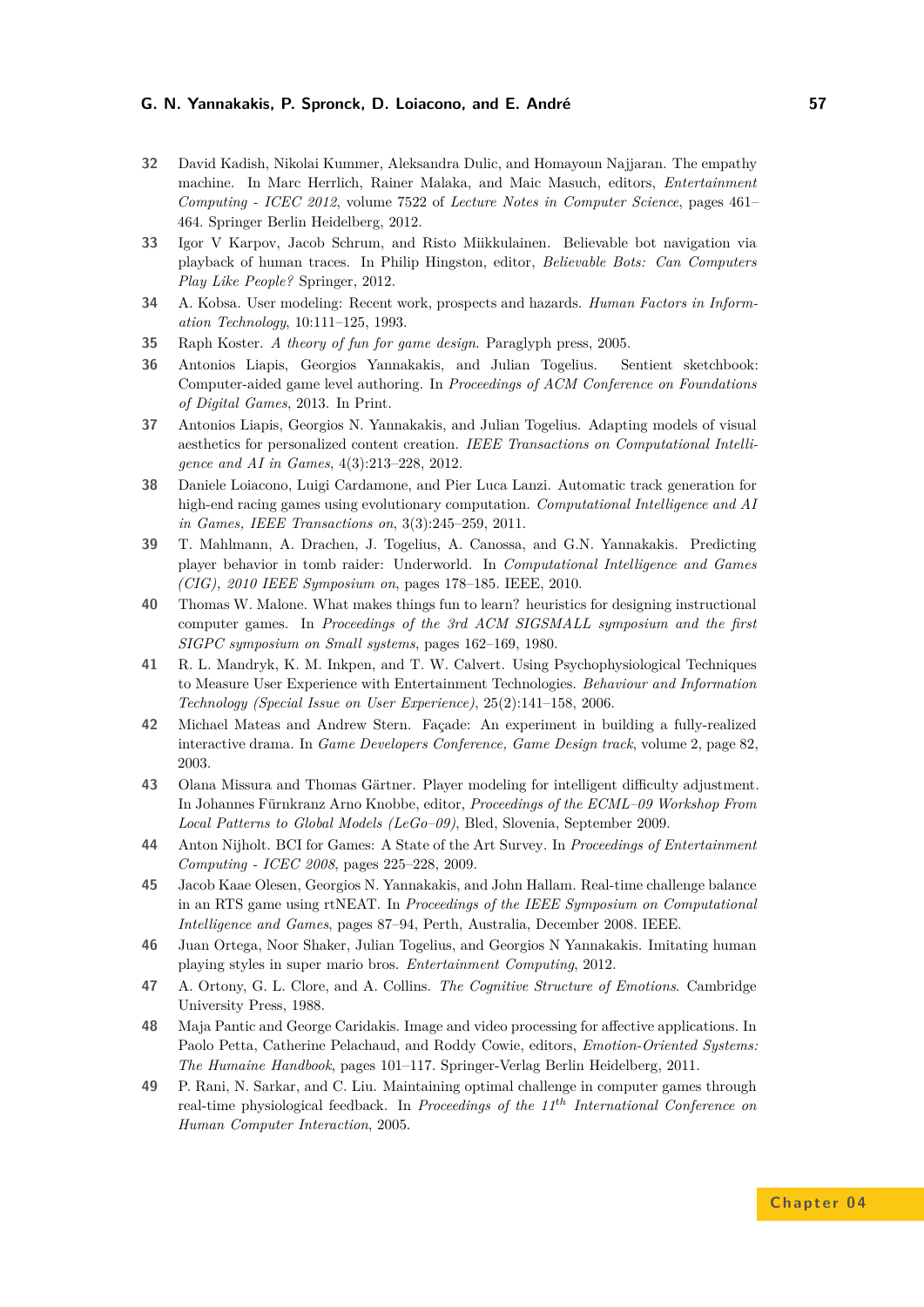- <span id="page-13-0"></span>**50** N. Ravaja, M. Salminen, J. Holopainen, T. Saari, and J.J.A. Laarni. Emotional response patterns and sense of presence during video games: potential criterion variables for game design. In *Proceedings of the third Nordic Conference on Human-Computer Interaction*, 2004.
- <span id="page-13-3"></span>**51** J. A. Russell. Core affect and the psychological construction of emotion. *Psychological Rev.*, 110:145–172, 2003.
- <span id="page-13-13"></span>**52** N. Savva, A. Scarinzi, and N. Berthouze. Continuous recognition of player's affective body expression as dynamic quality of aesthetic experience. *IEEE Transactions on Computational Intelligence and AI in Games*, 2012.
- <span id="page-13-5"></span>**53** K. R. Scherer. Studying the emotion-antecedent appraisal process: An expert system approach. *Cognition and Emotion*, 7:325–355, 1993.
- <span id="page-13-15"></span>**54** K.R. Scherer. What are emotions? and how can they be measured? *Social science information*, 44(4):695–729, 2005.
- <span id="page-13-12"></span>**55** N. Shaker, S. Asteriadis, G. Yannakakis, and K. Karpouzis. A game-based corpus for analysing the interplay between game context and player experience. In *Affective Computing and Intelligent Interaction*, pages 547–556. Springer, 2011.
- <span id="page-13-2"></span>**56** M. Sharma, M. Mehta, S. Ontanón, and A. Ram. Player modeling evaluation for interactive fiction. In *Proceedings of the AIIDE 2007 Workshop on Optimizing Player Satisfaction*, pages 19–24, 2007.
- <span id="page-13-4"></span>**57** B. F. Skinner. *The Behavior of Organisms: An Experimental Analysis*. Cambridge, Massachusetts: B. F. Skinner Foundation, 1938.
- <span id="page-13-1"></span>**58** A.M. Smith, C. Lewis, K. Hullet, and A. Sullivan. An inclusive view of player modeling. In *Proceedings of the 6th International Conference on Foundations of Digital Games*, pages 301–303. ACM, 2011.
- <span id="page-13-6"></span>**59** Nathan Sorenson and Philippe Pasquier. Towards a generic framework for automated video game level creation. In *Proceedings of the European Conference on Applications of Evolutionary Computation (EvoApplications)*, volume 6024, pages 130–139. Springer LNCS, 2010.
- <span id="page-13-7"></span>**60** Pieter Spronck, Ida Sprinkhuizen-Kuyper, and Eric Postma. Difficulty Scaling of Game AI. In *Proceedings of the 5th International Conference on Intelligent Games and Simulation (GAME-ON 2004)*, pages 33–37, 2004.
- <span id="page-13-10"></span>**61** S. Tekofsky, P. Spronck, A. Plaat, H.J. van den Herik, and J. Broersen. Psyops: Personality assessment through gaming behavior. In *Proceedings of the FDG 2013*, 2013.
- <span id="page-13-11"></span>**62** Ruck Thawonmas, Masayoshi Kurashige, Keita Iizuka, and Mehmed Kantardzic. Clustering of Online Game Users Based on Their Trails Using Self-organizing Map. In *Proceedings of Entertainment Computing - ICEC 2006*, pages 366–369, 2006.
- <span id="page-13-14"></span>**63** D. Thue, V. Bulitko, M. Spetch, and E. Wasylishen. Learning player preferences to inform delayed authoring. In *AAAI Fall Symposium on Intelligent Narrative Technologies*. AAAI Press, Arlington, 2007.
- <span id="page-13-8"></span>**64** David Thue, Vadim Bulitko, Marcia Spetch, and Eric Wasylishen. Interactive storytelling: A player modelling approach. In *The Third Conference on Artificial Intelligence and Interactive Digital Entertainment (AIIDE)*, pages 43–48, Stanford, CA, 2007.
- <span id="page-13-9"></span>**65** Christian Thurau, Christian Bauckhage, and Gerhard Sagerer. Learning human-like Movement Behavior for Computer Games. In S. Schaal, A. Ijspeert, A. Billard, Sethu Vijayakumar, J. Hallam, and J.-A. Meyer, editors, *From Animals to Animats 8: Proceedings of the* 8 *th International Conference on Simulation of Adaptive Behavior (SAB-04)*, pages 315–323, Santa Monica, LA, CA, July 2004. The MIT Press.
- <span id="page-13-16"></span>**66** Julian Togelius, Mike Preuss, Nicola Beume, Simon Wessing, Johan Hagelbäck, and Georgios N. Yannakakis. Multiobjective exploration of the starcraft map space. In *Proceedings*